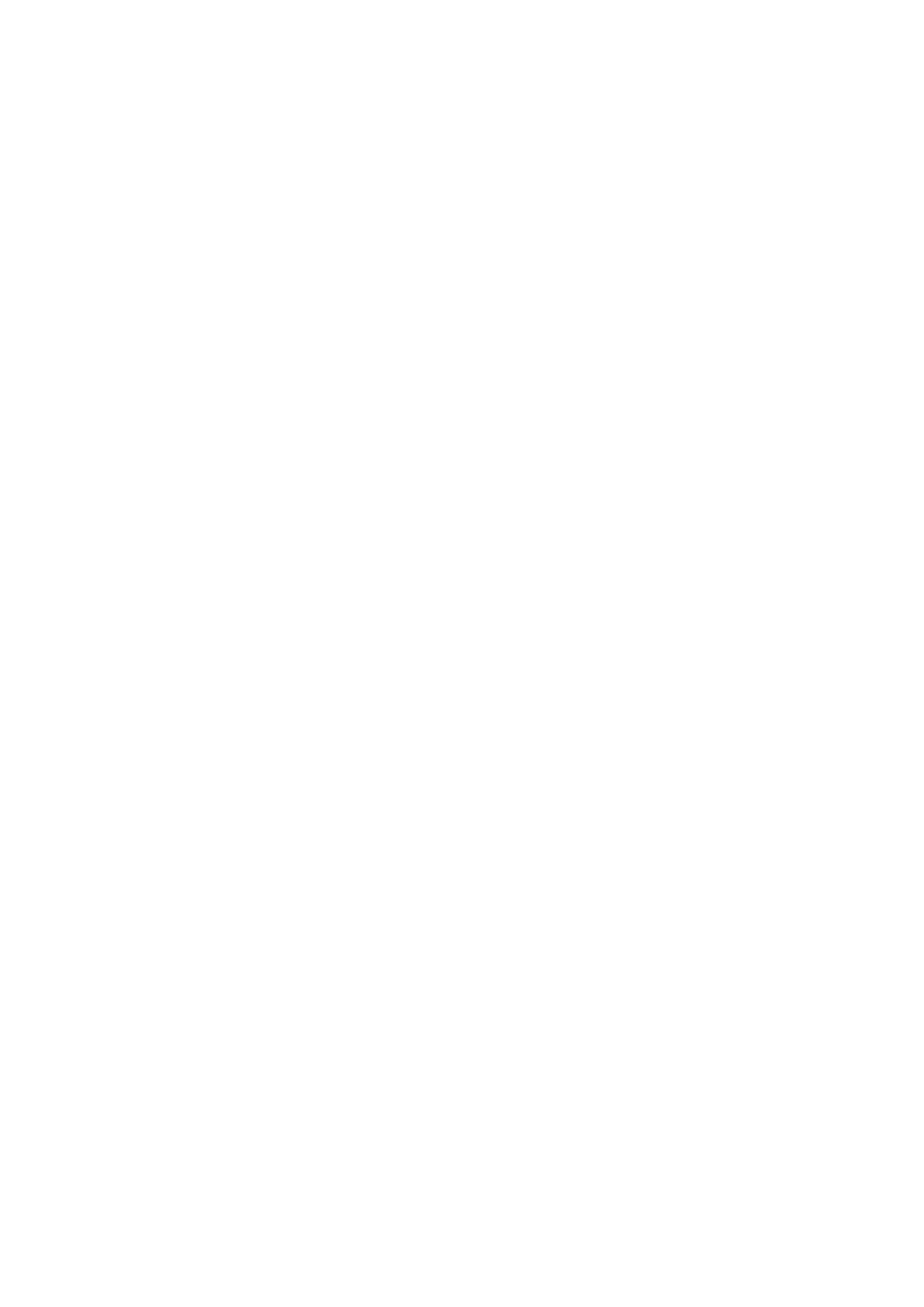# **Table of Contents**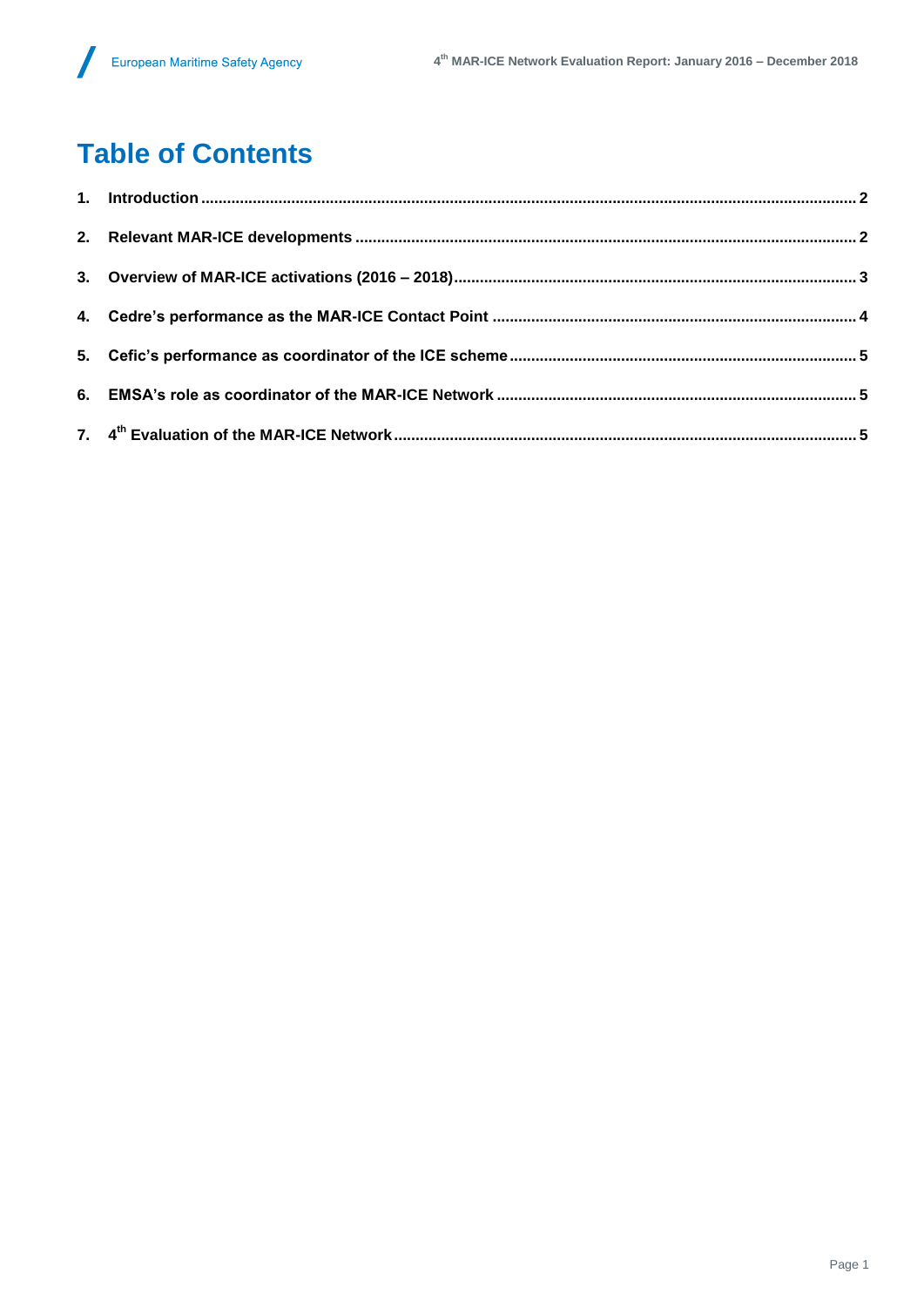### <span id="page-3-0"></span>**1. Introduction**

1.1 The MAR-ICE Network was established in 2008 through a 3-Party Cooperation Agreement (as amended) between the European Chemical Industry Council (Cefic), the Centre of Documentation, Research and Experimentation on Accidental Water Pollution (Cedre) and the European Maritime Safety Agency (EMSA). It became operational in January 2009 and has since been activated by EU and EFTA/EEA countries 38 times. The MAR-ICE Network provides upon request remotely (via e-mail / phone) expert information and advice on chemical substances in the event of a maritime emergency. The service currently runs through to 16 October 2022.

1.2 The MAR-ICE activation procedures are described in the MAR-ICE Implementation Plan, which has been distributed to the relevant administrations of the EU Member States and coastal EFTA/EEA States. In addition to the response to marine spills/releases involving chemicals or hazardous and noxious substances (HNS), or the threat thereof, MAR-ICE can also be used during pollution response drills and exercises. A leaflet describing the Network's scope and the expert information service it provides is published on EMSA's website.

1.3 As agreed among the parties of the Cooperation Agreement, Cedre serves as the MAR-ICE Contact Point (single entry point) to the Network, receiving all requests for assistance and coordinating the information and advice provided. Cefic is the coordinating body of the Intervention for Chemical Emergencies (ICE) Network for land transport of chemicals incidents, while EMSA maintains, coordinates and reviews the MAR-ICE Network and the service it provides. This report provides a summary of the fourth review and evaluation of the MAR-ICE Network and the service provided in the period **from January 2016 to December 2018**, based on the fourth MAR-ICE evaluation meeting held among Cedre, Cefic and EMSA on 5 February 2019. This report, and those from the previous MAR-ICE evaluation meetings held in 2011, 2013 and 2015, are published on EMSA's website.

#### <span id="page-3-1"></span>**2. Relevant MAR-ICE developments**

- 2.1 In the period covered by this report, the following relevant developments took place:
	- **The MAR-ICE Contact Form, used to activate the service, and the MAR-ICE Activation Procedure,** describing the activation steps, were revised in 2016 and distributed to the EU and EFTA/EEA Member States relevant authorities through the CTG MPPR members. The changes made aimed to make the MAR-ICE Contact Form more user-friendly and incorporate feedback received from the service users.
	- Noting the increasing number of requests for chemical modelling made to the Network, a 'Chemmap Activation Sheet' was developed by the MAR-ICE Contact Point, to be filled-in by the requester when requesting modelling, to ensure the minimum data required for the modelling are provided.
	- **The countries participating in ICE Network maintain at national level up-to-date data and links to** chemical companies, manufacturers and chemical products. The MAR-ICE Contact Point will contact the corresponding national ICE Centres to access the requested information on chemical companies and products in that country.
	- Within the ICE Network, regular 'MAR-ICE Tests' have been introduced, conducted between the MAR-ICE Contact Point (Cedre) and the national ICE Centres on the basis of a simple maritime chemical incident scenario, aiming to raise awareness of MAR-ICE among the chemical industry and ICE centres.
	- The Cooperation Agreement establishing the MAR-ICE Network was renewed for a five year period in 2017 and the service now runs through to 16 October 2022.
	- Following extensive discussions over the past years with Cefic and the ICE Network partners, the possibility for the MAR-ICE Network to also provide upon request, chemical expert advice on site of a maritime incident (i.e. at the command centre of the requesting country on-land) has now been supported by the chemical industry. The expansion of the MAR-ICE service to also provide chemical experts on-site at the requester's country, in addition to the remotely provided information and advice, is being explored among the three partners in view of implementing this new service in 2019.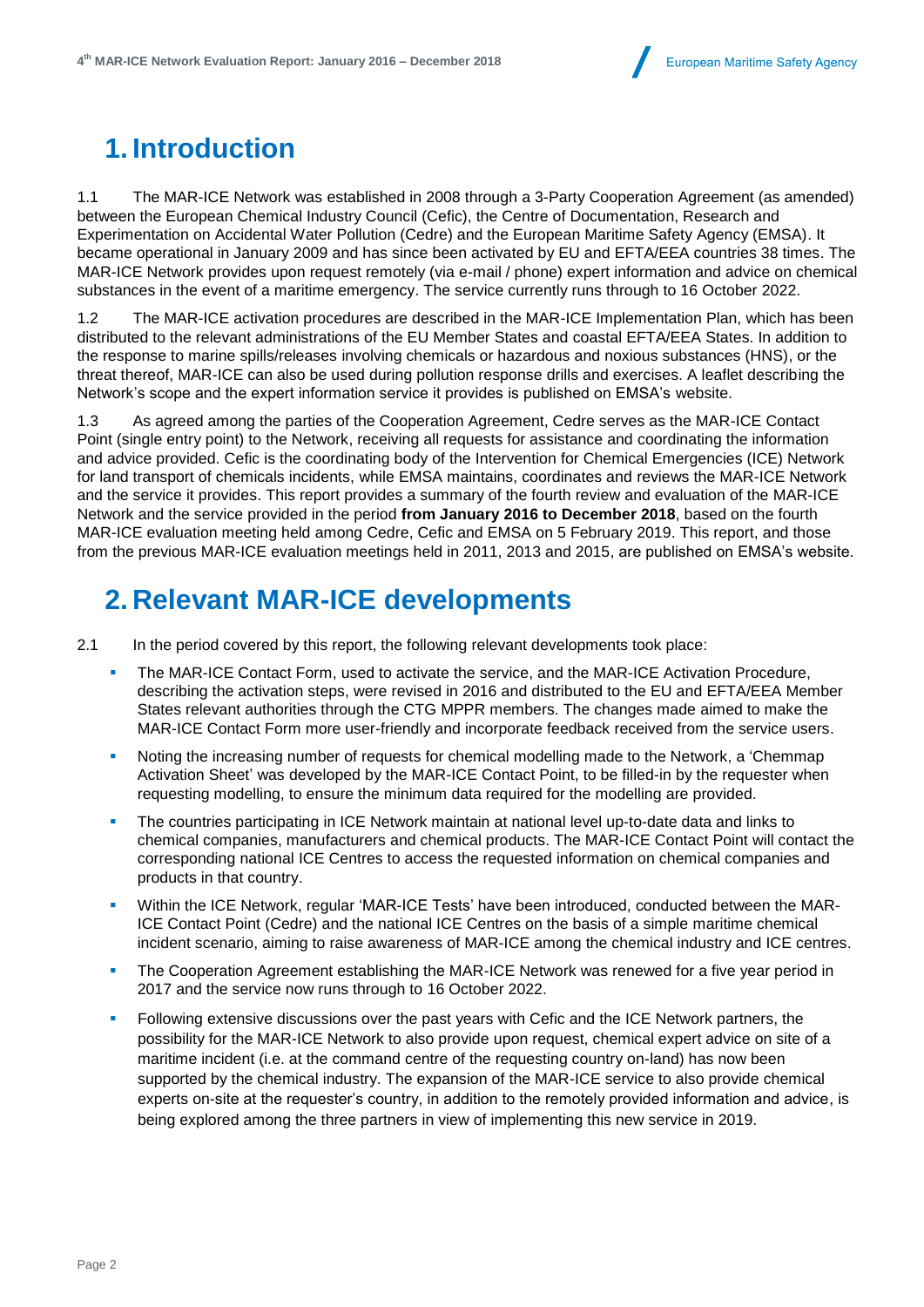# <span id="page-4-0"></span>**3.Overview of MAR-ICE activations (2016 – 2018)**

- 3.1 Between 1.1.2016 and 31.12.2018, the MAR-ICE Network was activated thirteen times:
	- **•** Once during a real incident, without actual release of chemicals, and
	- **Twelve times during marine pollution response exercises.**

An overview of all the MAR-ICE activations is presented in the table below.

| Real incident during which the MAR-ICE Network was activated<br>(January 2016 - December 2018)                |                                                                                                                                                                                                                                                                                                                 |                                                                                                                                                                                                                                                |  |  |  |  |
|---------------------------------------------------------------------------------------------------------------|-----------------------------------------------------------------------------------------------------------------------------------------------------------------------------------------------------------------------------------------------------------------------------------------------------------------|------------------------------------------------------------------------------------------------------------------------------------------------------------------------------------------------------------------------------------------------|--|--|--|--|
| <b>Requesting entity &amp;</b><br>date of request                                                             | <b>Substance(s) involved</b>                                                                                                                                                                                                                                                                                    | <b>Request made to the MAR-ICE Network</b>                                                                                                                                                                                                     |  |  |  |  |
| Irish Coast Guard, Ireland<br>(28.02.2017)                                                                    | Rhodamine WT<br>(a product considered to be<br>released at sea during an at-sea<br>exercise the following day).                                                                                                                                                                                                 | The Network was activated preventively.<br>The request was for information (chemical composition and<br>physical-chemical properties) about a red dye (Rhodamine<br>WT) that would be released at sea the following day for<br>plume tracking. |  |  |  |  |
| <b>Exercises during which the MAR-ICE Network was activated</b><br>(January 2016 - December 2018)             |                                                                                                                                                                                                                                                                                                                 |                                                                                                                                                                                                                                                |  |  |  |  |
| EMSA, in support of an<br><b>ITOPF HNS TT exercise</b><br>(19.04.2016)                                        | Scenario included the spill of Methyl<br>Ethyl Ketone (MEK) (UN 1193)                                                                                                                                                                                                                                           | Request for product specific information on the product UN<br>1193; request for hazards identification and prioritisation<br>and on immediate emergency and response actions.<br>Request for trajectory/numerical modelling.                   |  |  |  |  |
| MRCC Rijeka, Croatia<br>(20.06.2016)                                                                          | Scenario included a spill of Motor<br>gasoline (UN 1203)                                                                                                                                                                                                                                                        | Request for information on the product UN 1203, especially<br>regarding first aid measures, firefighting measures,<br>handling and storage.                                                                                                    |  |  |  |  |
| SYKE, Finland<br>(13.09.2016)                                                                                 | Scenario included the grounding of a<br>container ship in coastal waters, with<br>containers lost at sea and with<br>immediate release of five chemicals:<br>- Phenol molten (UN 2312)<br>- Styrene monomer (UN 2055)<br>- Hydrogen Peroxide (UN 2014)<br>- Ethylenedichloride (UN 2362)<br>- Ammonia (UN 1005) | Request for product specific information for all five<br>substances.<br>Request for trajectory/numerical modelling for two products<br>(UN 2055 and UN 1005).                                                                                  |  |  |  |  |
| SYKE, Finland<br>(07.06.2017)                                                                                 | Scenario included the leak from<br>cargo containers of three products:<br>- UN 1133<br>- UN 2794<br>- UN 3467                                                                                                                                                                                                   | Request for information for the three products about<br>danger to humans, as well as a request to prioritise the<br>products based on that.                                                                                                    |  |  |  |  |
| MRCC Madrid, SASEMAR,<br>Spain (14.06.2017)                                                                   | Scenario included the release of IFO<br>380 (heavy fuel oil)                                                                                                                                                                                                                                                    | Request for information about ecological effects, physical<br>and chemical properties and oil drift simulation of IFO 380<br>were requested.                                                                                                   |  |  |  |  |
| Norwegian Coastal<br>Administration, Norway<br>(06.09.2017)<br>[Activation during the<br>SCOPE 2017 exercise] | Scenario included spill at sea of<br>large quantities of Ammonia (UN<br>1005)                                                                                                                                                                                                                                   | Request for information on risks and behaviour of the<br>product UN 1005.<br>Request for trajectory/numerical modelling of UN 1005.                                                                                                            |  |  |  |  |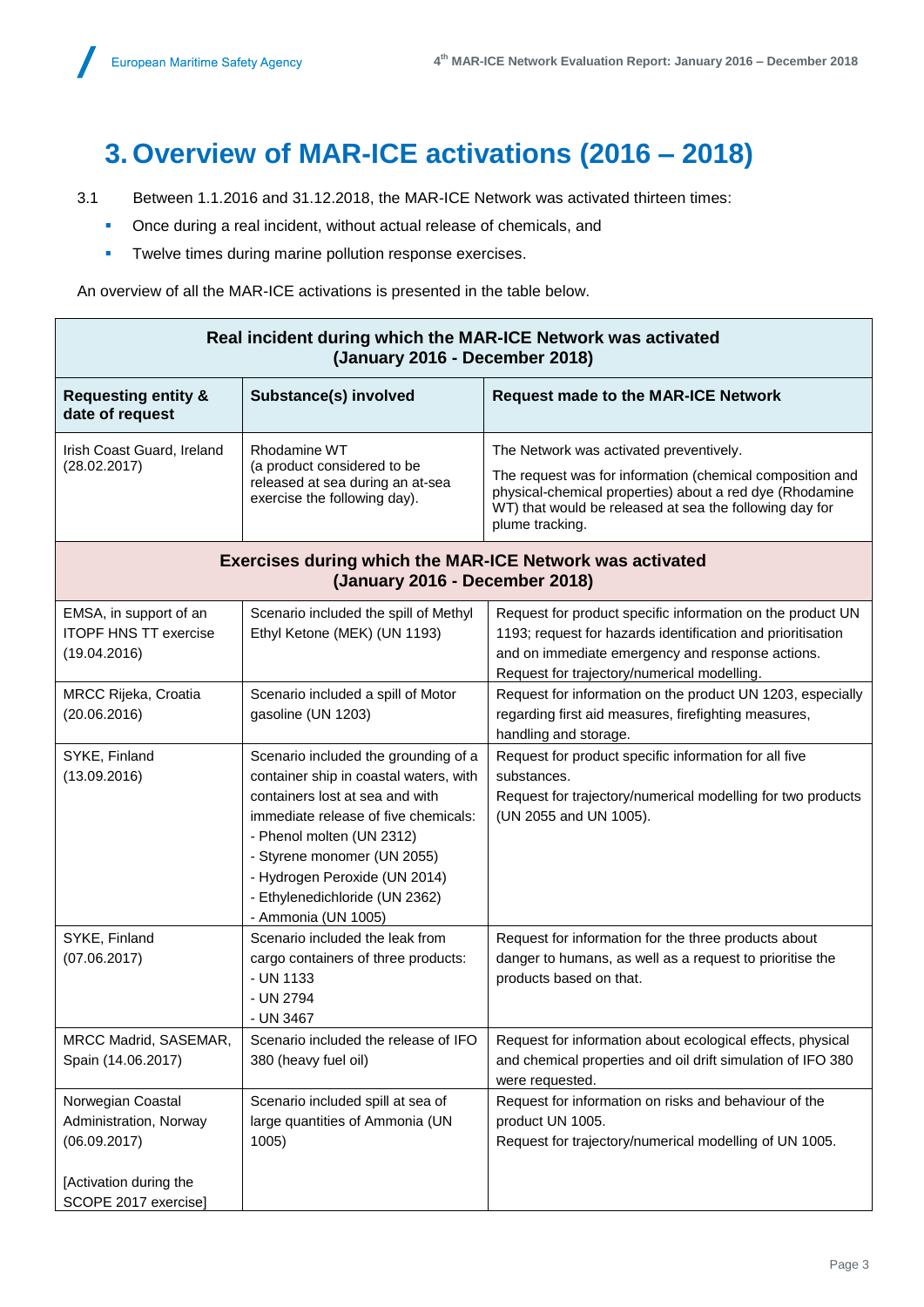

| <b>Exercises during which the MAR-ICE Network was activated</b><br>(January 2016 - December 2018) |                                                                                                                                                                                          |                                                                                                                                                                                                       |  |  |  |
|---------------------------------------------------------------------------------------------------|------------------------------------------------------------------------------------------------------------------------------------------------------------------------------------------|-------------------------------------------------------------------------------------------------------------------------------------------------------------------------------------------------------|--|--|--|
| <b>Requesting entity &amp;</b><br>date of request                                                 | Substance(s) involved in<br>exercise scenario                                                                                                                                            | <b>Request made to the MAR-ICE Network</b>                                                                                                                                                            |  |  |  |
| EMSA, during a Port of<br>Refuge TT Exercise<br>(12.09.2017)                                      | Scenario included the spill of<br>Ammonia (UN 1005) and of LPG<br>(UN 1075) following the collision<br>between a liquefied gas carrier and<br>on oil tanker.                             | Request for product specific information on the two<br>products UN 1005 and UN 1075, as well as for<br>trajectory/fate numerical modelling and an initial risk<br>assessment for the product UN 1005. |  |  |  |
| MRCC Madrid, SASEMAR,<br>Spain (03.10.2017)                                                       | Scenario included leakage from<br>cargo tanks of two products:<br>- Phenol (UN 2312)<br>- Acetone (UN 1090)                                                                              | Request for information on the analysis and modelling of<br>the behaviour of Acetone and Phenol on the sea surface<br>and in the water column.                                                        |  |  |  |
| MRCC Madrid, SASEMAR,<br>Spain (02.04.2018)                                                       | Scenario included the spill from a<br>chemical tanker of:<br>- Aniline (UN 1547) and<br>- Phenol (UN 2312)                                                                               | Request for product specific information for both products<br>UN 1577 and UN 2312.                                                                                                                    |  |  |  |
| Maritime Search and<br>Rescue Service, Poland,<br>(04.04.2018)<br>[Activation under the 2018      | Scenario included the spill of<br>Chlorine Trifluoride (UN 1749) from<br>a container at sea                                                                                              | Request for product specific information on the product<br>UN 1749.                                                                                                                                   |  |  |  |
| Balex Delta exercise]<br>Portuguese Navy, Portugal<br>(08.05.2018)                                | Scenario included the spill at sea of<br>Butyl Acrylate (UN 2348)                                                                                                                        | Request for information on PPE, immediate response<br>actions and hazards for responders, as well as request for<br>modelling and risk assessment.                                                    |  |  |  |
| Préfecture Maritime de<br>l'Atlantique, France<br>(17.10.2018)                                    | Scenario included lost containers at<br>sea with seven dangerous goods<br>and the localisation of a sunken<br>container with the product<br>Nonylphenol poly (4+)ethoxylate (UN<br>3082) | Request for product specific information, for trajectory/fate<br>numerical modelling and for an initial risk assessment for<br>product UN 3082.                                                       |  |  |  |

#### <span id="page-5-0"></span>**4. Cedre's performance as the MAR-ICE Contact Point**

4.1 In all cases of the MAR-ICE Network's activations, Cedre has acted very efficiently in providing initial relevant product-specific documentation (e.g. MSDSs, MAR-CIS datasheets, ERICARDS) and information within 1 hour. Depending on the request made, this is in most cases followed by the provision of additional information mostly on the substance's behaviour in the marine environment, or the substance's trajectory or risk evaluation and risk assessment. Cedre has in many cases acted proactively and made relevant proposals and suggestions and offered additional advice to the requested information. In all cases, Cedre has demonstrated professionalism and expertise in their response to the requests received. In particular the promptness, professionalism and expertise of the information provided by Cedre are much appreciated by the service's users.

4.2 In most cases Cedre provided the requested information based on its own resources. In the period covered in this report, chemical companies (manufacturers) through the ICE Network were only contacted in two occasions: during the Port of Refuge TT Exercise on 12.09.2017 and the Balex Delta exercise on 04.04.2018.

4.3 Feedback received from some countries indicates that the type of information and documentation provided by the Network could be improved to have a more operational focus, going beyond the more generic MSDS information and to include warnings, practical advice and to highlight health and safety information for the response operations. This has been noted by the three Parties.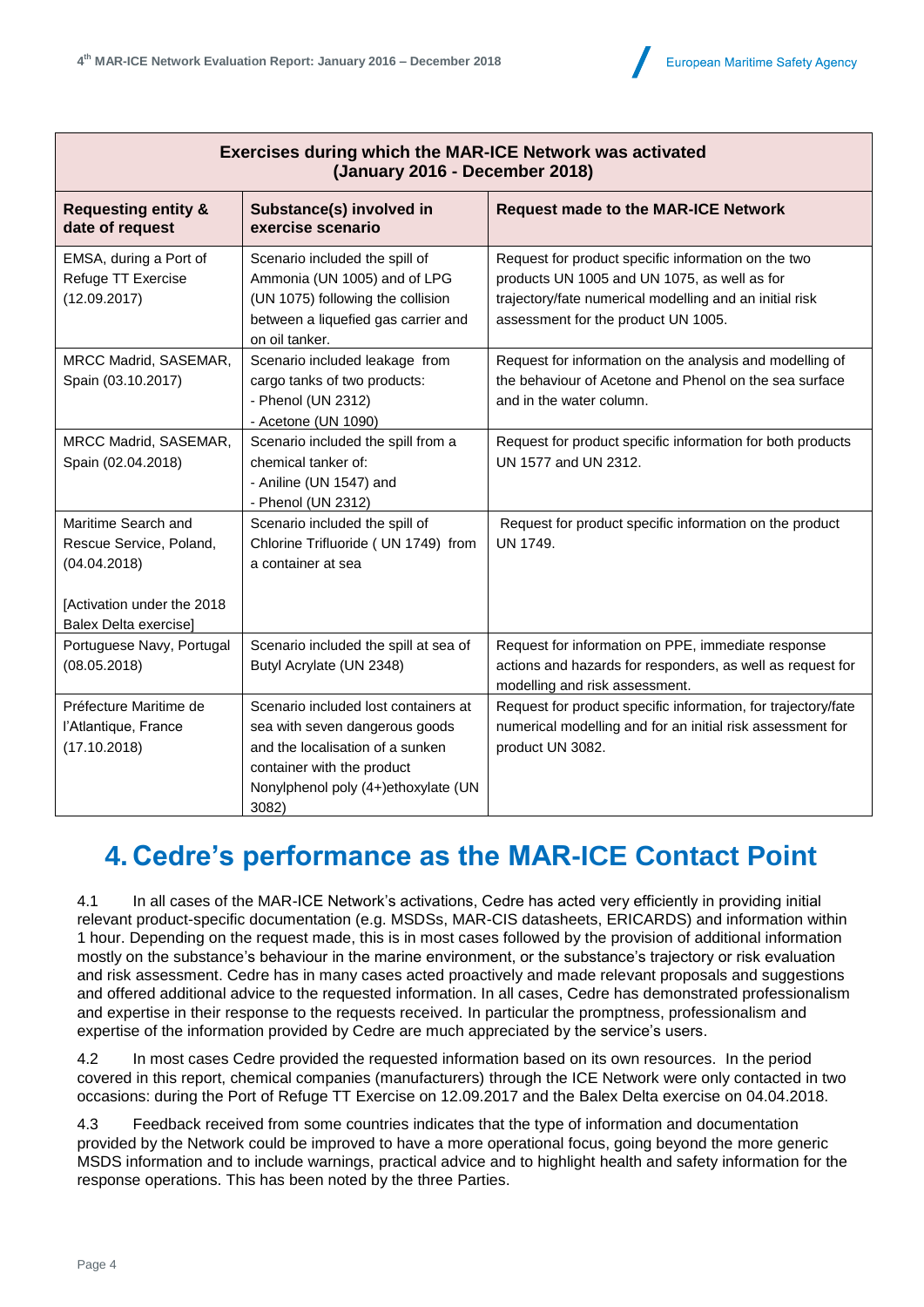4.4 Since the establishment of the Network, Cedre has conducted regular training of its duty engineers on the MAR-ICE procedures and the service to be provided via the Network. This internal training consists of familiarisation with the ICE database and the MAR-CIS tool, consulting various other chemical databases, using HNS modelling software (such as CHEMMAP) and keeping up-to-date with the MAR-ICE activation procedures.

4.5 Cedre has to date performed its tasks as the MAR-ICE Contact Point to provide information on chemicals involved in maritime incidents very well and always timely. In addition to the product specific information, Cedre provided additional relevant information and expert advice in almost all cases, including several modelling results.

## <span id="page-6-0"></span>**5. Cefic's performance as coordinator of the ICE scheme**

5.1 Cefic plays a crucial role in the MAR-ICE Network as it maintains and manages the ICE database, which contains the contact information of all National ICE Centres of the ICE Network in Europe and coordinates the ICE scheme. The ICE database is used by the MAR-ICE Network to contact when needed the various National ICE Centres and chemical companies / manufacturers to get more specialised product-specific information. Cefic guarantees the chemical industry's awareness of and involvement in the MAR-ICE Network and to this effect supported the introduction of the MAR-ICE tests within the ICE Network (see point 2.1 above). Furthermore, the MAR-ICE Network is a standing topic on the agenda of the annual ICE Integration Group meetings regarding the emergency response to road and rail incidents involving chemicals, incorporating the maritime element in the work of the ICE Network for land transport.

5.2 Although Cefic's role is not as visible as Cedre's contribution to the functioning of the MAR-ICE Network, Cefic clearly has a critical role in representing the chemical industry and the ICE partners and is greatly appreciated as a partner of the MAR-ICE, in particular with regard to the discussions for further development of the service. In addition, Cefic is always aware of the MAR-ICE Network's activations and coordinates and followsup with any issues regarding the participation and contribution of the ICE centres and the ICE chemical companies in the MAR-ICE Network.

#### <span id="page-6-1"></span>**6. EMSA's role as coordinator of the MAR-ICE Network**

6.1 EMSA was the initiator of the MAR-ICE Network and is responsible for monitoring, evaluating and further developing the service it provides, based on the Member States feedback and identified needs, and in support of their response to maritime emergencies involving chemicals. EMSA's role is to ensure that the service is provided efficiently and without disruptions. While not visible during the Network's initial activation procedure and during the communication exchange between the requester and the MAR-ICE Contact Point, EMSA is part of the MAR-ICE Network and is aware of all the MAR-ICE activations in real time; EMSA also receives an activation report by Cedre and feedback from the service users shortly after the termination of each activation.

6.2 EMSA also raises awareness among the Member States on the MAR-ICE Network, through the CTG MPPR and PRS-User Group, and provides training to Member States on the service's activation procedures, as well as regularly updates the chemical industry through the ICE Integration Group on the MAR-ICE activations and developments.

# <span id="page-6-2"></span>**7. 4 th Evaluation of the MAR-ICE Network**

7.1 The countries that activated the MAR-ICE Network have expressed their high appreciation of the rapid and professional information service provided. In the user-feedback received, they acknowledge the importance and benefit of having rapid access to professional product and incident-specific information on chemical substances and their associated hazards and risks, as well as receiving timely expert advice when dealing with maritime chemical emergencies. Even when such information, documentation and advice may be available at national level, which is not always the case, the MAR-ICE Network provides an addition source of expertise, which together with the advice and clarifications provided, are very important to support decision-making.

7.2 During the period covered in this report, Poland and Portugal activated the service for the first time, thus familiarising their duty officers with the service's activation procedures and gaining a better understanding of the type of information, documentation and advice that can be obtained from the MAR-ICE Network. The number of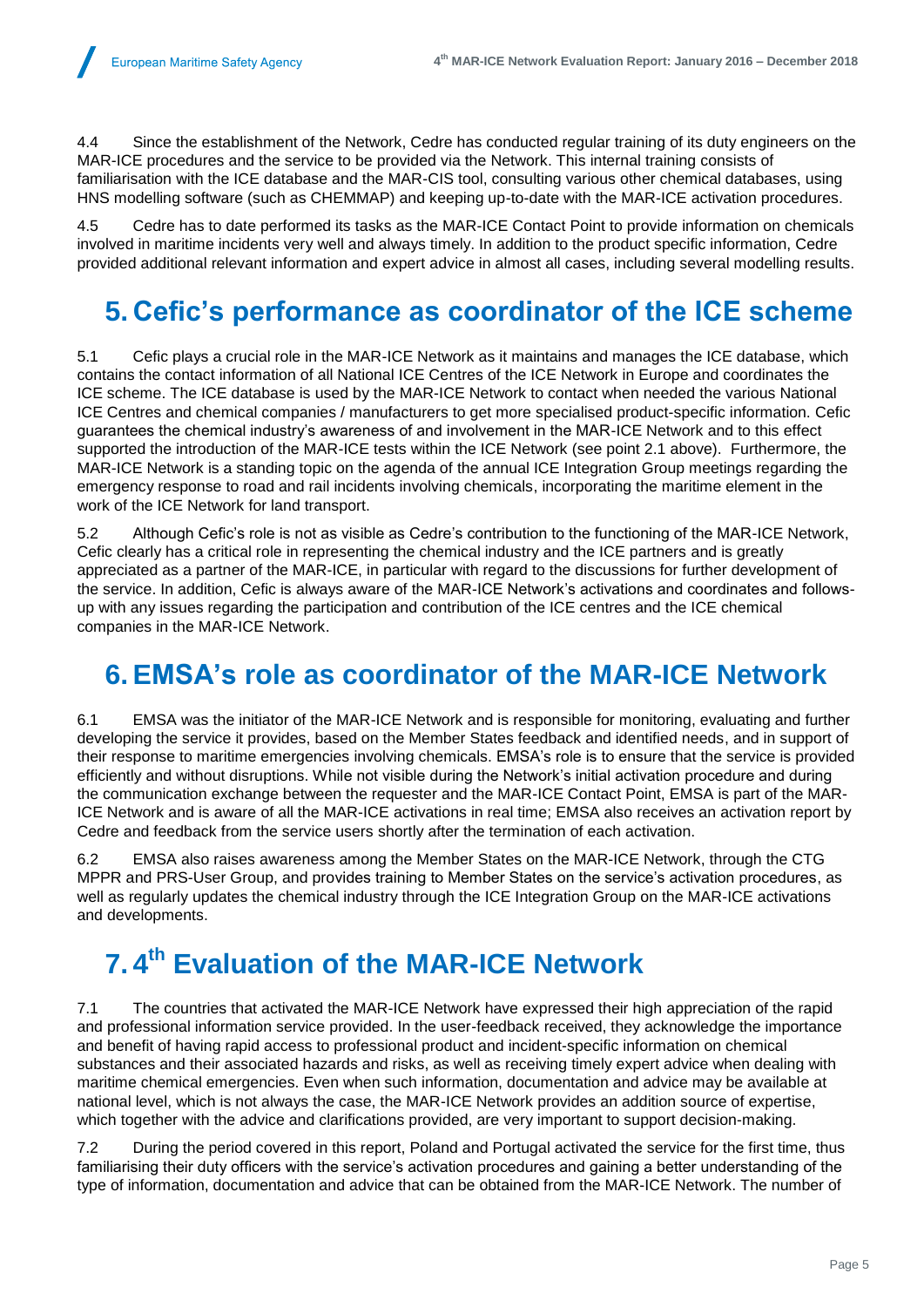

coastal EU or EFTA/EEA states that have activated the service to date is now twelve. It is EMSA's intend to enable all EU Member States to activate the MAR-ICE Network at least once.

7.3 A clear increase can be noted in the requests made for trajectory/fate numerical modelling and for risk assessments for the substances involved in the incident scenarios. For this reason, extra templates have been prepared to be filled-in by the requester when asking for chemical modelling or risk assessment, in order to ensure that the required data is collected. Chemical modelling is not widely available and when provided by the MAR-ICE Network, together with the accompanied explanations, is of real added value to the service's users.

7.4 Feedback is requested and received from the Network's users after each activation and this has been duly considered and addressed by the MAR-ICE partners during this fourth evaluation of the Network. Finland (Finnish Boarder Guard) and Spain (SASEMAR) also partly participated in the 4<sup>th</sup> MAR-ICE Network evaluation meeting, enabling a more detailed discussion of the points raised in their feedback, as listed below.

7.5 Discussions on expanding the service to also provide upon request chemical experts on-site in the requester's country progressed and the three Parties will now proceed in implementing this new service in 2019. A separate MAR-ICE Contact Form and activation procedures will be developed for the activation of the MAR-ICE 'on-site expert' service, taking into consideration the similar procedures used in the ICE scheme for chemical incidents on land.

- 7.6 Lessons learned and follow-up actions to be implemented from the  $4<sup>th</sup>$  MAR-ICE evaluation include:
	- **The MAR-ICE Contact Form to be used for the activation of the Network will be further revised, for easier** use by the requesting party.
	- It is very important that the specific type of information or advice requested by the Network is clearly indicated on the MAR-ICE Contact Form or per email and is followed-up by the requester.
	- **Documentation provided by the Network, should be accompanied by further explanations, drawing** attention to the key points and highlighting main hazards and risks or elements of concern associated with the substance(s). The advice provided via MAR-ICE could be more tailored to the specific incident scenario and include more explanations and interpretation of the documents and advice provided
	- The activation procedure steps included in the MAR-ICE Contact Form should be followed by the requester and the termination of the MAR-ICE activation should be clearly stated by the requester.
	- The use of the MAR-ICE Network for maritime Search and Rescue (SAR) operations and the added value of promptly receiving expert information and advice on safety issues were highlighted, noting however that SAR is not within the main scope of the MAR-ICE Network. While information on the chemicals will be given to the requester, no specialised advice can be provided on SAR operations.
	- The potential use of the MAR-ICE Network to receive expert advice and information on oils and on the new low sulphur fuel oils (hybrid oils) in particular was also raised. MAR-ICE is not intended to provide expert advice and information for oil spills, even if the product may have an UN number. However, noting the Member States' interest in the new hybrid oils and in their categorisation partly as MARPOL Annex II products, EMSA will keep an eye on this issue.
	- **Further training of the Member States on the use of the MAR-ICE service is needed.**
	- There is a need to facilitate and increase the accessibility to the MAR-ICE Network documentation (Contact Form) among EU Member States' relevant administrations, beyond the CTG MPPR community.
	- With regard to establishing the MAR-ICE 'on-site expert service', the three Parties will develop a separate MAR-ICE Contact Form and will revise the Cooperation Agreement accordingly. As soon as the service is established, Member States will be formally informed.

7.7 The concrete follow-up actions identified for each of the MAR-ICE partners will be implemented in the course of 2019 and the Member States will be informed in due course of any concrete developments of the MAR-ICE service. This report is published on EMSA's website [http://emsa.europa.eu/.](http://emsa.europa.eu/)